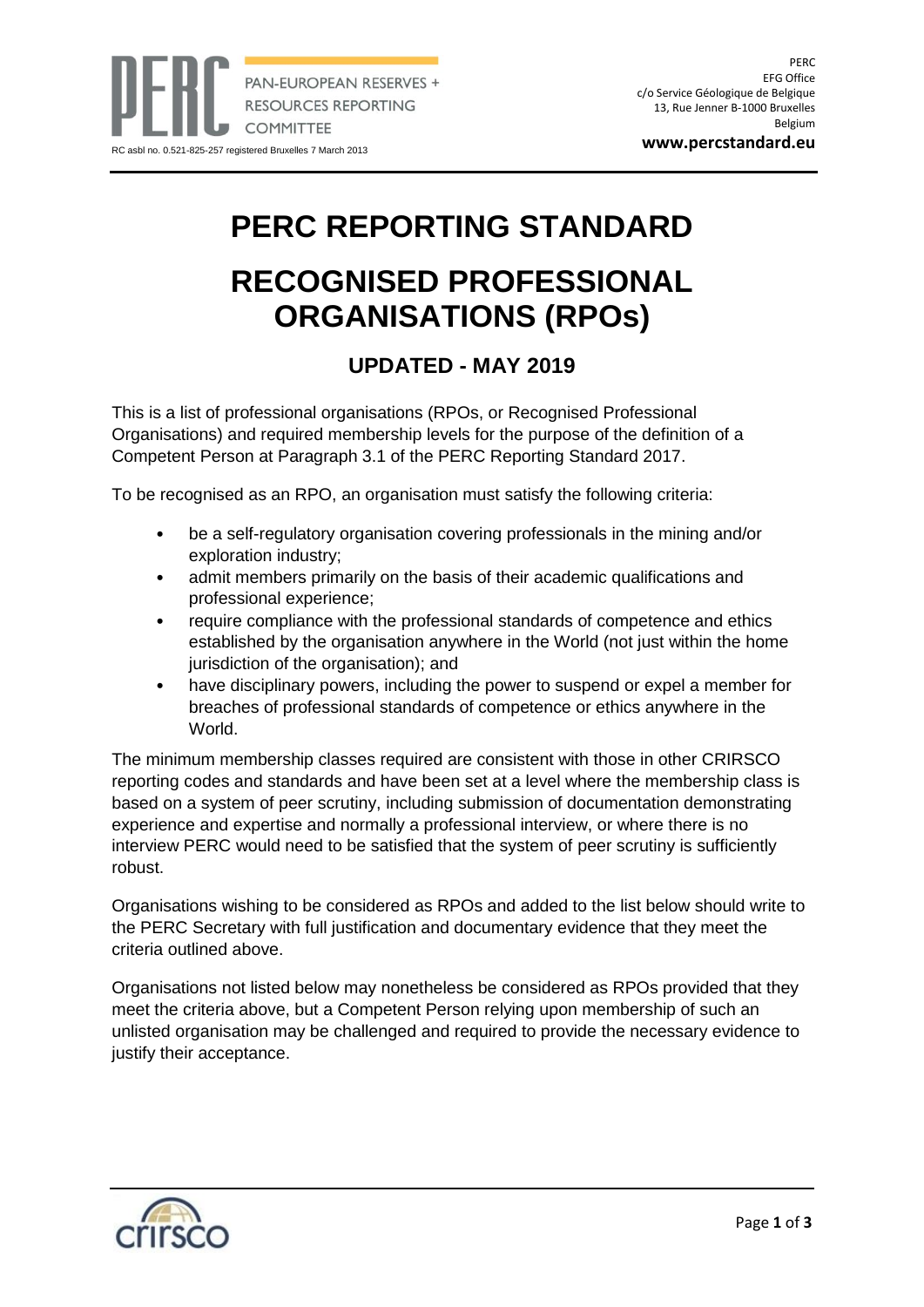**www.percstandard.eu**

| <b>EUROPEAN RPOS RECOGNISED BY PERC, AND MEMBERSHIP</b><br><b>LEVELS REQUIRED</b>     |                                                                  |
|---------------------------------------------------------------------------------------|------------------------------------------------------------------|
| Organisation                                                                          | Minimum membership class<br>required                             |
| The Institute of Materials Minerals and Mining<br>(ION3)                              | 'Member' (MIMMM) or 'Fellow' (FIMMM)                             |
| National Associations which constitute the<br>European Federation of Geologists (EFG) | 'European Geologist' (EurGeol)                                   |
| The Institute of Geologists of Ireland                                                | 'Professional Geologist' (PGeo)                                  |
| The Geological Society of London (GSL)                                                | 'Chartered Geologist' (CGeol) or 'Chartered<br>Scientist' (CSci) |
| Fennoscandian Association for Minerals and<br>Metals Professionals (FAMMP)            | 'Member'                                                         |
| Iberian Mining Engineers Board (IMEB)                                                 | 'Member'                                                         |

| <b>RPOS OUTSIDE EUROPE</b>                                  |                                         |
|-------------------------------------------------------------|-----------------------------------------|
| Organisation                                                | Minimum membership class<br>required    |
| OERN (Russia)                                               | 'Expert'                                |
| American Institute of Professional Geologists               | (AIPG) Certified Professional Geologist |
| The Society of Mining, Metallurgy and<br>Exploration, Inc.  | <b>SME Registered Member</b>            |
| Mining and Metallurgical Society of America<br>(MMSA)       | <b>Qualified Professional</b>           |
| Australasian Institute of Mining and Metallurgy<br>(AusIMM) | <b>Fellow or Member</b>                 |
| Australian Institute of Geoscientists (AIG)                 | <b>Fellow or Member</b>                 |
| South African Institute of Mining and Metallurgy            | Fellow                                  |